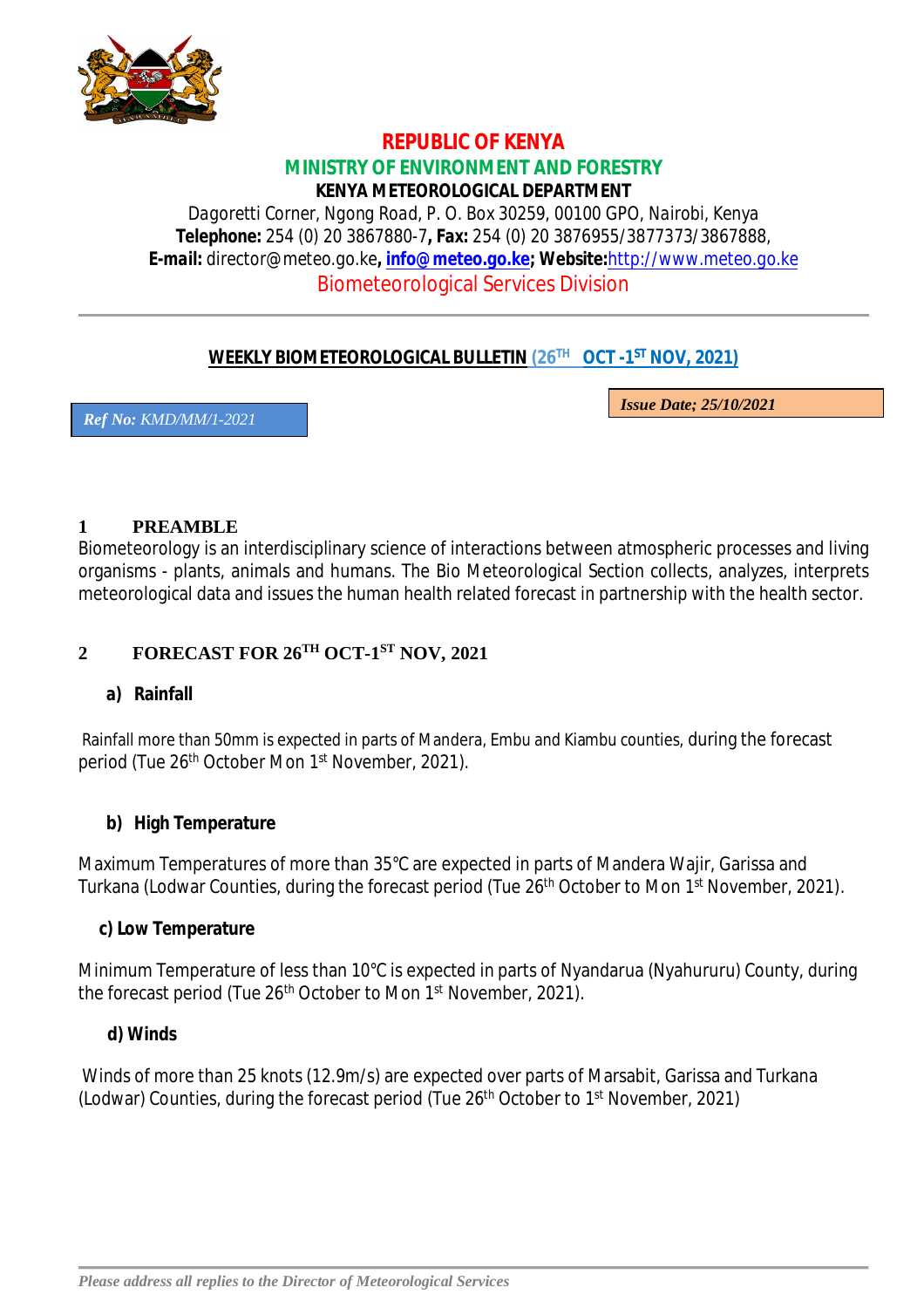### **REVIEW FOR LAST WEEK (18TH OCTOBER – 24TH OCTOBER, 2021)**

#### **2.1 High Rainfall**

This section lists stations recorded more than 50mm total rainfall in the last 7 days. This is shown in Table 1 below.

#### **Table 1:**

| <b>Station</b> | <b>Total weekly Rainfall</b> |
|----------------|------------------------------|
| Kisii Met      | 104.2mm                      |
| Kericho Met    | 83.9mm                       |
| Kangema Met    | 70.6mm                       |
| Meru Met       | 60.9mm                       |
| Embu Met       | 53.3mm                       |

#### **2.2 High Temperatures**

This section lists stations that recorded average Temperatures exceeding 35°C in the last 7 days. This is shown in Table 2 below.

#### **Table 2:**

| Station     | Average weekly Maximum<br>Temperature |
|-------------|---------------------------------------|
| Lodwar Met  | $37.0^{\circ}$ C                      |
| Mandera Met | 35.7°C                                |

### **2.3 Low Temperatures**

This section lists stations that recorded Average Temperatures below 10°C in the last 7 days. This is shown in Table 3 below.

#### **Table 3:**

| Station       | Average weekly Minimum<br>Temperature |  |
|---------------|---------------------------------------|--|
| Nyahururu Met | $8.4^{\circ}$ C                       |  |

#### **2.3 High Winds**

This section list stations that recorded winds with speeds of more than 25knots (12.9 metres per sec) in the last 7 days. This was recorded in Marsabit, Malindi and Voi Met stations.

### **3 Advisory**

**The areas expected to receive more than 50 mm of weekly total rainfall have a** high risk of waterborne (e.g. diarrhea) and Vector borne (e.g. Malaria) diseases especially in areas with poor drainage. Residents are advised to be on the lookout for such diseases and take necessary action.

**The areas expected to experience more than** 35°C therefore high likelihood of skin diseases e.g. skin rush.